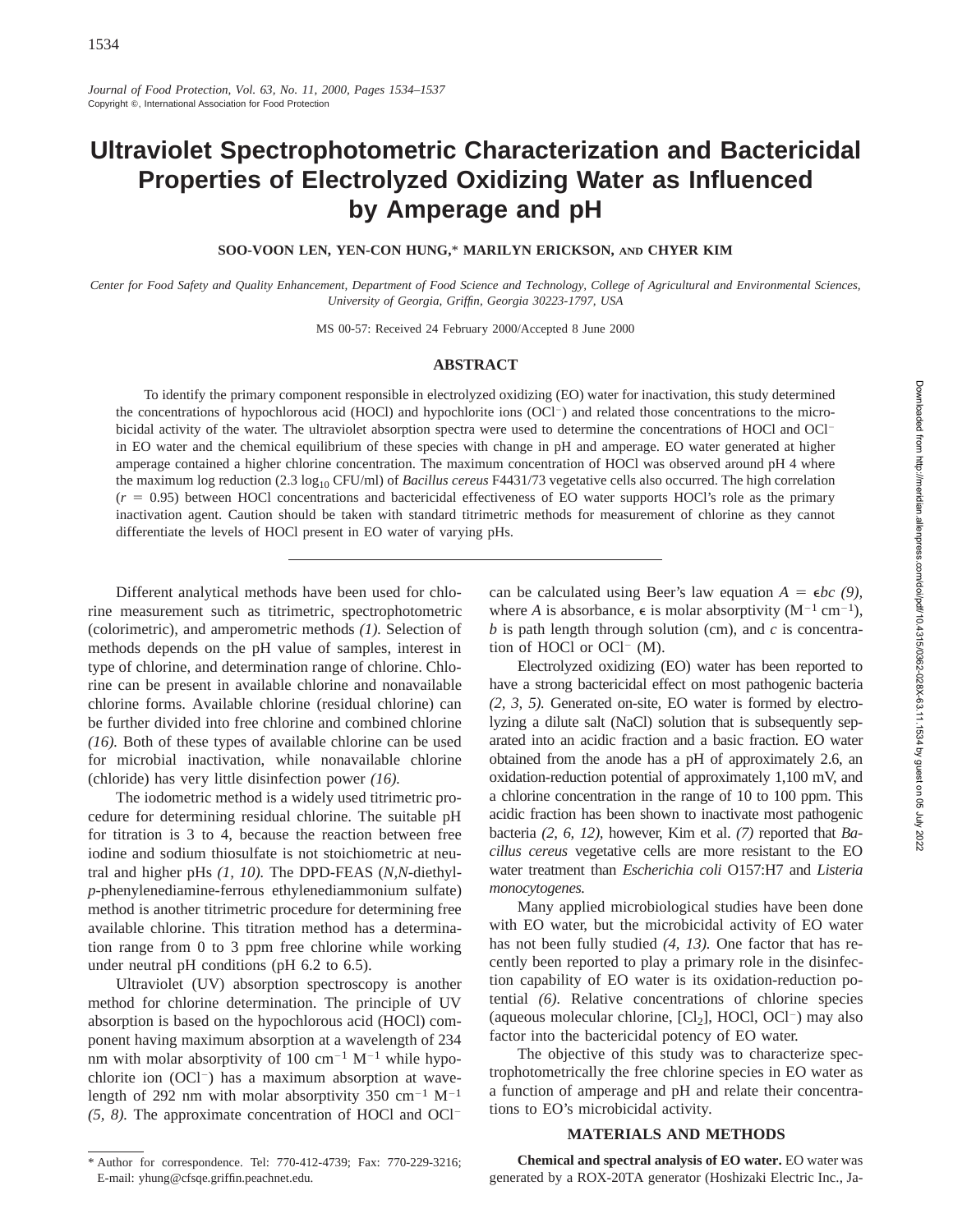

FIGURE 1. *Ultraviolet spectra of diluted acidic EO water at pH 4* (●), *pH* 6 (■), *pH* 7 (▲), *pH* 8 (◆), and *pH* 9 (\*). (a) EO *water generated at 14 A with 40 to 45 ppm residual chlorine. (b) EO water generated at 6 to 7 A with 10 to 12 ppm residual chlorine.*

pan) using 6, 14, and 19 amps (A). Portions of the acidic fraction, having an initial pH of 2.5 to 2.7, were immediately adjusted to pH 4 to 9 with 1 N NaOH in amber bottles. Three methods were used to measure chlorine in EO water (iodometric, DPD-FEAS, and UV absorption methods). UV spectrophotometric scans (200 to 400 nm) were taken on these pH-adjusted fractions within 1 h using an HP 8451 A diode-array spectrophotometer (Hewlett Packard, Palo Alto, Calif.). UV spectra of EO water were measured at  $25^{\circ}$ C in 1-cm quartz cells. Deionized water was used as the reference. Absorbances at 234 nm and 292 nm were used to determine concentrations (ppm) of HOCl and OCl<sup>-</sup>, respectively, using Beer's law equation *(5, 8).* A total chlorine test kit (Hach Co., Ames, Iowa; based on the iodometric method) was used to measure residual chlorine (free and combined chlorine), while another test kit (Hach; based on the DPD-FEAS method) was used to measure free chlorine. Both of these test kits are approved by the U.S. Environmental Protection Agency. Results for all methods were expressed in ppm. The oxidation-reduction potential and pH of EO water fractions were measured using a pH meter with pH and oxidation-reduction potential electrodes (Accumet model 15, Fisher Scientific Co., Fair Lawn, N.J.).

**Preparation of treatment solutions for the microbiological study.** EO water with a pH of 2.8 and an available chlorine concentration of 10 to 12 ppm was generated at a current setting of 6 A. From this original EO water, seven different pH levels of buffered EO water were prepared by adjusting with 1 N NaOH solution and four different (1 M) chemical buffering solutions. Acetic acid was used for pH 4.0 and 5.0 adjustments, monobasic phosphate was used for pH 6.0 and 7.0 adjustments, dibasic phosphate was used for pH 8.0 adjustment, and sodium carbonate was used for pH 9.0 adjustment. Seven different controls were also prepared to match the pH of the adjusted EO water by modifying deionized water with the same chemicals and procedures described above. A 0.1-ml aliquot of each buffered EO water and control solution (i.e., buffered deionized water) was plated on tryptic soy agar (Difco, Detroit, Mich.) and incubated at  $37^{\circ}$ C for 24 h to confirm the absence of bacterial growth in the control and treatment solutions.

**Preparation of inocula.** *B. cereus* (F4431/73) was cultured in tryptic soy broth (pH 7.3, Difco) at 37°C. Culture of *B. cereus* was transferred three times to tryptic soy broth by loop inocula at successive 24-h intervals. The culture was then centrifuged



FIGURE 2. *Effect of pH on the concentrations of HOCl* ( $\bullet$ ), *OCl*<sup>-</sup> *(*m*), and sum of HOCl and OCl*<sup>2</sup> *(*m*) in (a) EO water generated at 14 A and (b) EO water generated at 6 to 7 A.*

 $(1,800 \times g, 24^{\circ}$ C) in a clinical centrifuge (model IEC 809, International Equipment Company, Waltham, Mass.) for 10 min. The cell pellet was washed twice in 5 ml of 0.85% saline solution. After washing, the pellet was resuspended in 0.85% saline solution. The initial plate count of *B. cereus* was  $6.4 \log_{10} CFU/ml$ .

**Microbiological study.** One milliliter of the *B. cereus* inoculum was added at 24°C to 9 ml of each of the buffered EO water fractions or the buffered deionized water fractions. After 30-s treatment, serial dilutions were made and plated on tryptic soy agar. The inocula were uniformly distributed on the agars using sterile bent glass rods. The plates were incubated at  $37^{\circ}$ C for 24 h before colonies were counted. The experiment was replicated three times. Results were expressed as log reductions by comparing the CFU/ml of control buffered solutions to the CFU/ ml in EO buffered solutions.

**Statistical analysis.** Data were analyzed using general linear model procedures *(11).* Comparisons of means were performed using Duncan's multiple range test.

## **RESULTS AND DISCUSSION**

**Spectroscopic characterization of EO water.** UV absorption spectra of EO water demonstrated two absorption peaks, one at 234 nm and one at 292 nm (Fig. 1), corresponding to the wavelength maximal previously found for HOCl and OCl<sup>-</sup>, respectively (5, 8). As pH of the EO water increased,  $A_{292}$  increased while  $A_{234}$  decreased, reflecting the pH-dependent equilibrium previously described between OCl<sup>-</sup> and HOCl in chlorine-treated water (5). In addition, Figure 1 illustrates that absorbances were higher in EO water generated at 14 A than for EO water generated at 6 A, indicative of higher chlorine concentrations being produced at higher amperage.

Based on the UV spectroscopic measurement method, concentrations of HOCl and OCl<sup>-</sup> in EO water adjusted to pHs between 2.6 and 9 are shown in Figure 2. The maximum concentration of HOCl was around pH 4. At higher pHs, the concentration of HOCl decreased, reflecting its dissociation to  $H^+$  and OCl<sup>-</sup> (5, 16). The sum of HOCl and OCl<sup>-</sup>, however, increased with increasing pH. This imbalance could be attributed to  $Cl<sub>2</sub>$  that would be present predominantly at low pHs, but not measurable by UV, and its subsequent conversion to HOCl with increase in pH *(5).*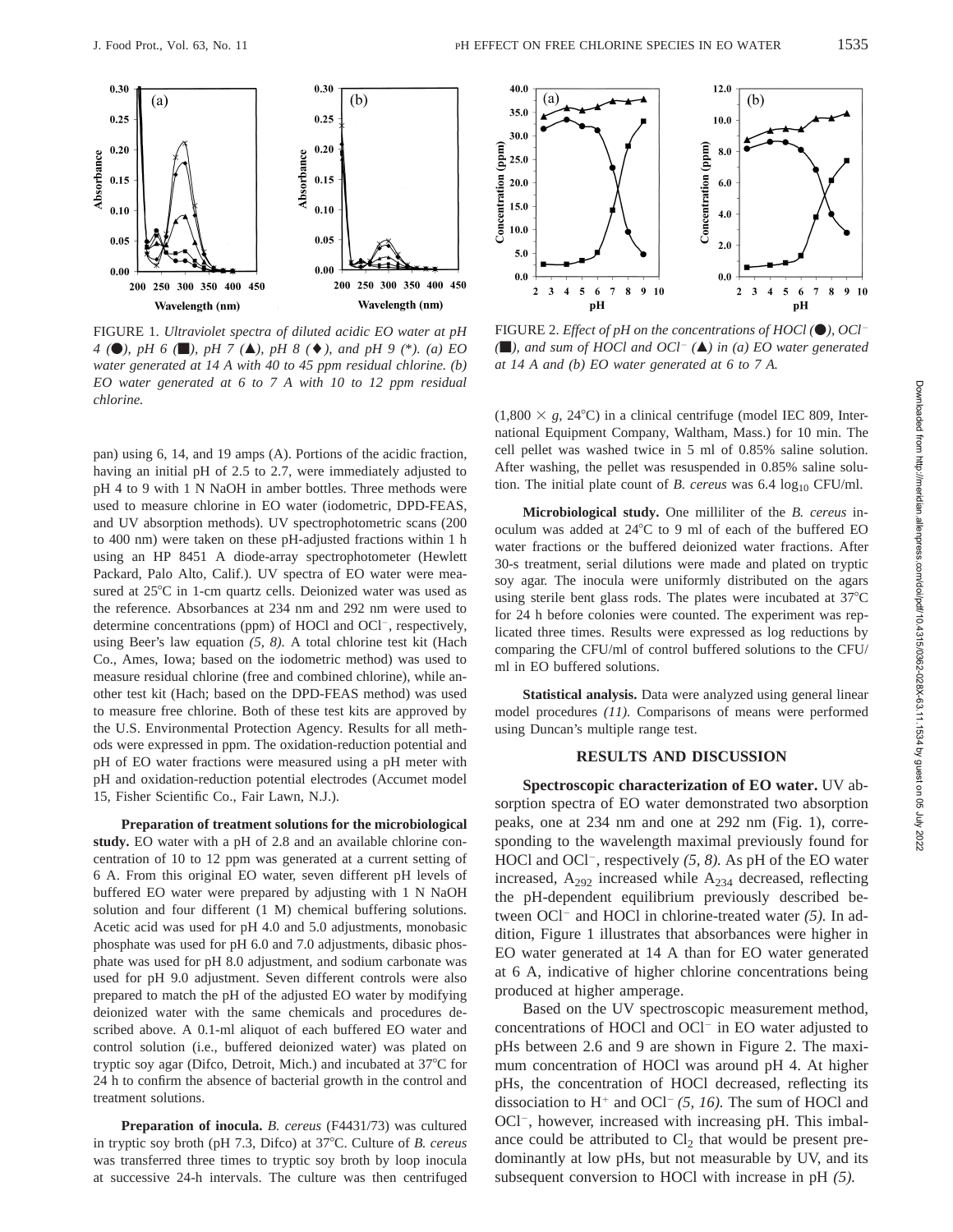TABLE 1. *Properties of EO water<sup>a</sup>*

|                             | $UVc$ absorption          |               |                                                 | IODO <sup>d</sup><br>resi- | <b>DPD</b>             |                      |                          |
|-----------------------------|---------------------------|---------------|-------------------------------------------------|----------------------------|------------------------|----------------------|--------------------------|
|                             |                           |               | Sum of                                          | dual                       | free                   |                      |                          |
| Type<br>of $E O^b$<br>water | <b>HOCI</b><br>(ppm)      | OCI-<br>(ppm) | <b>HOCI</b><br>and $OCI-$<br>(ppm)              | chlor-<br>ine<br>(ppm)     | chlor-<br>ine<br>(ppm) | Ini-<br>tial<br>pH   | ORP <sup>e</sup><br>(mV) |
| 19 A<br>14 A<br>6 A         | 61.0 A<br>32.0 B<br>8.2 C | 2.6B<br>0.6c  | $4.7 A$ 66.0 A 84.5 A 67.6 A<br>34.0 B<br>8.80C | 43.3 в<br>10.8 c           | 35.7 B<br>8.4 C        | 2.50<br>2.50<br>2.70 | 1.119<br>1,119<br>1.024  |

*<sup>a</sup>* Values in a column sharing a common letter are not significantly different ( $P \leq 0.05$ ).

*<sup>b</sup>* EO water generated at 6, 14, and 19 A.

*<sup>c</sup>* UV absorption method (measured at initial pH).

*<sup>d</sup>* Iodometric method.

*<sup>e</sup>* Oxidation-reduction potential.

**Titrimetric characterization of EO water.** Titrimetric methods for determination of chlorine concentrations in EO water were also determined and are displayed in Table 1. The highest chlorine concentrations were found with the iodometric method. Differences between methods may be attributed to the chlorine constituents being measured. While DPD-FEAS measures only free chlorine  $(Cl<sub>2</sub>, HOCl,$ and  $OCl^-$ ), the iodometric method measures both free chlorine and combined chlorine (OCl<sup>-</sup> bound to inorganic constituents). Because both of these methods require that the water samples be adjusted to specific pH ranges (pH 3 to 4 for the iodometric method and pH 6.2 to 6.5 for the DPD-FEAS method), neither is capable of differentiating the concentrations of HOCl and OCl<sup>-</sup> present in the water. In measuring total free chlorine concentrations, however, larger concentrations were expected from the DPD-FEAS method compared to the UV spectrophotometric method, as the DPD-FEAS method measures  $Cl<sub>2</sub>$  in addition to HOCl and OCl<sup>-</sup>. While these expectations were satisfied on analyses made of EO water generated at 14 and 19 A (Table 1), they were not on analyses conducted on EO water generated at  $6$  A. Cl<sub>2</sub> lost to vaporization during vigorous stirring in the DPD-FEAS method might be a larger proportion of the residual chlorine in EO water generated at small amperages than at larger amperages.

**Bactericidal activity of acidic EO water.** No growth occurred on the tryptic soy agar for controls and treatment solutions, indicating the absence of contamination in these solutions. More than 100-fold reduction of *B. cereus* occurred upon exposure to EO water adjusted to a pH in the range of 2 to 6, with maximum log reduction occurring around pH 4 (Fig. 4). In contrast, no significant inactivation of *B. cereus* occurred upon exposure to pH-adjusted deionized water treatments (data not shown). A highly significant correlation  $(r = 0.95)$  between concentration of HOCl and microbicidal activity of EO water suggested that HOCl is the primary bactericidal agent in this medium, confirming previous reports of this agent's effectiveness *(14–16).* According to White  $(16)$ , OCl<sup>-</sup> is about 20 times less effective than HOCl. HOCl's bactericidal effectiveness may be attributed to its neutral charge, allowing it to penetrate bacterial



FIGURE 3. *Log reduction of* B. cereus *F4431/73 in EO water treatment (10 to 12 ppm Cl) at various pHs. Values on top of each bar sharing a common letter are not significantly different*  $(P \le 0.05)$ .

cell walls and interact with key metabolic systems *(16).*  $OCl^-$ , on the other hand, needs a high activation energy to penetrate the cell membrane due to its negative charge. Because HOCl will dissociate into a hydrogen ion  $(H<sup>+</sup>)$  and a hypochlorite ion  $(OCl^{-})$ , disinfection efficiency of free chlorine decreases with increasing pH.

The UV spectrophotometric measurement is an attractive and simple method for chlorine determination that allows separate determination of the concentration of two free chlorine species (HOCl and OCl $^-$ ). This method does not require the addition of chemicals, thus enabling a better understanding of the properties of EO water and observance of pH effect on the equilibrium of free chlorine species. Based on the results obtained from the chemical analysis and microbiological study, it can be concluded that microbicidal activity of EO water can be explained by chemical equilibrium of  $Cl_2$ , HOCl, and OCl<sup>-</sup>. The maximum microbicidal activity of EO water occurred around pH 4 where the concentration of HOCl is also the highest, indicating that HOCl is the primary component for inactivation. Because lower concentrations of this bactericidal agent are found in nonadjusted EO water, improvements in the effectiveness of EO water could be foreseen if adjustments in pH are made. In addition, standardized methods for chlorine measurement are incapable of differentiating concentrations of the active component and hence effectiveness of treatments.

#### **REFERENCES**

- 1. Clesceri, L. S., A. E. Greenberg, and R. R. Trussell. 1995. Standard methods for the examination of wastewater, 20th ed. American Public Health Association, Washington, D.C.
- 2. Hayashibara, T., A. Kadowaki, N. Yuda, M. Yamanaka, K. Akagawa, K. Tagusa, and K. Matsui. 1994. A study on the disinfection/microbicidal effects of electrolyzed oxidizing water. Jpn. J. Med. Technol. 43:555–561.
- 3. Iwasawa, A., Y. Nakamura, K. Nakamura, and T. Murai. 1993. Bactericidal effect of aqua oxidation water. Clin. Pharmacol. Ther. 3: 1555.
- 4. Izumi, H. 1999. Electrolyzed water as a disinfectant for fresh-cut vegetables. J. Food Sci. 64:536–539.
- 5. Johnson, M., and P. Melbourne. 1996. Photolytic spectroscopic quantification of residual chlorine in potable water. Analyst 121:1075– 1078.
- Kim, C., Y.-C. Hung, and R. E. Brackett. 2000. Roles of oxidation-